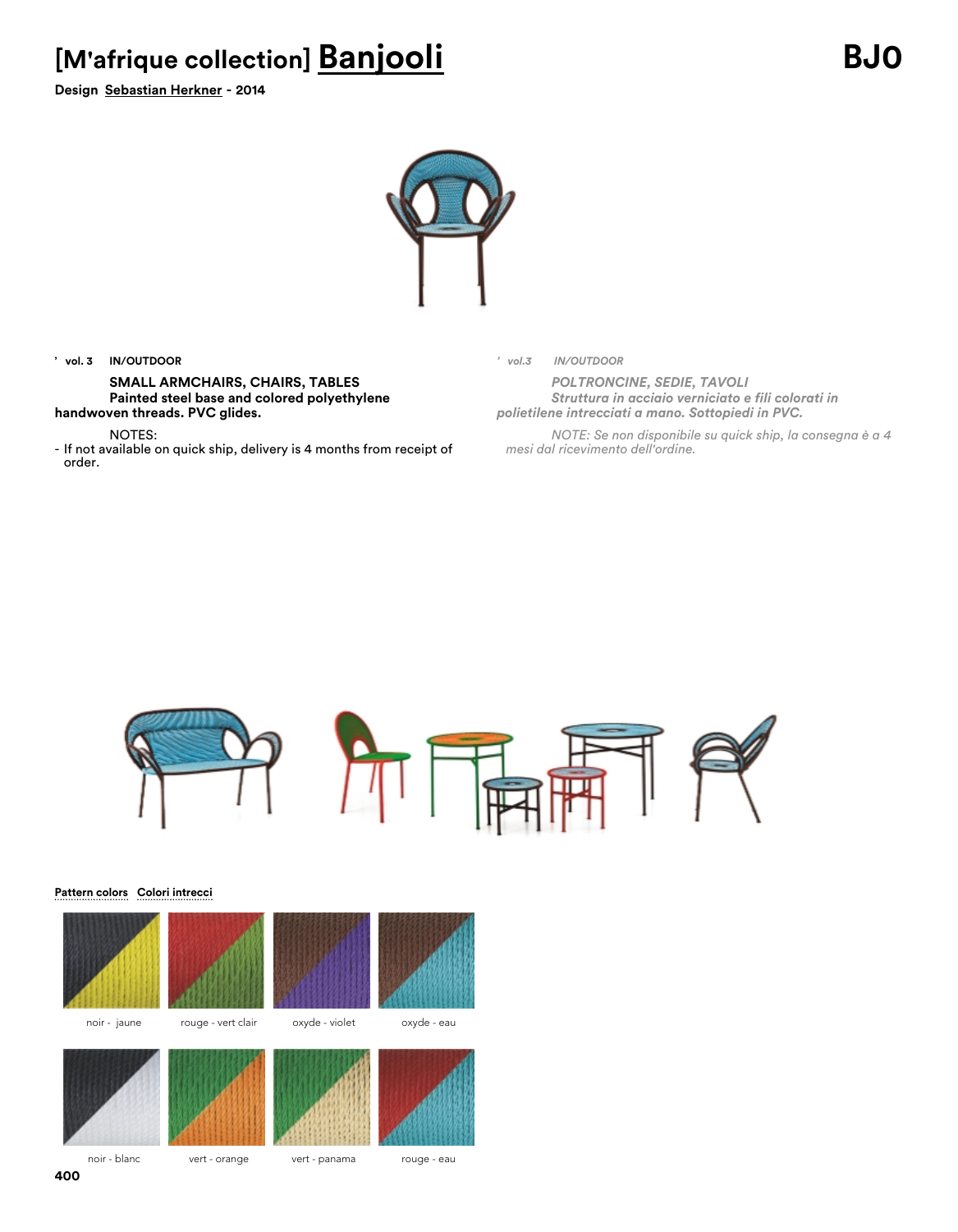# **[M'afrique collection] Banjooli BJ0**





### **Settee**

### 0,9 m³ 19 Kg**Divanetto**